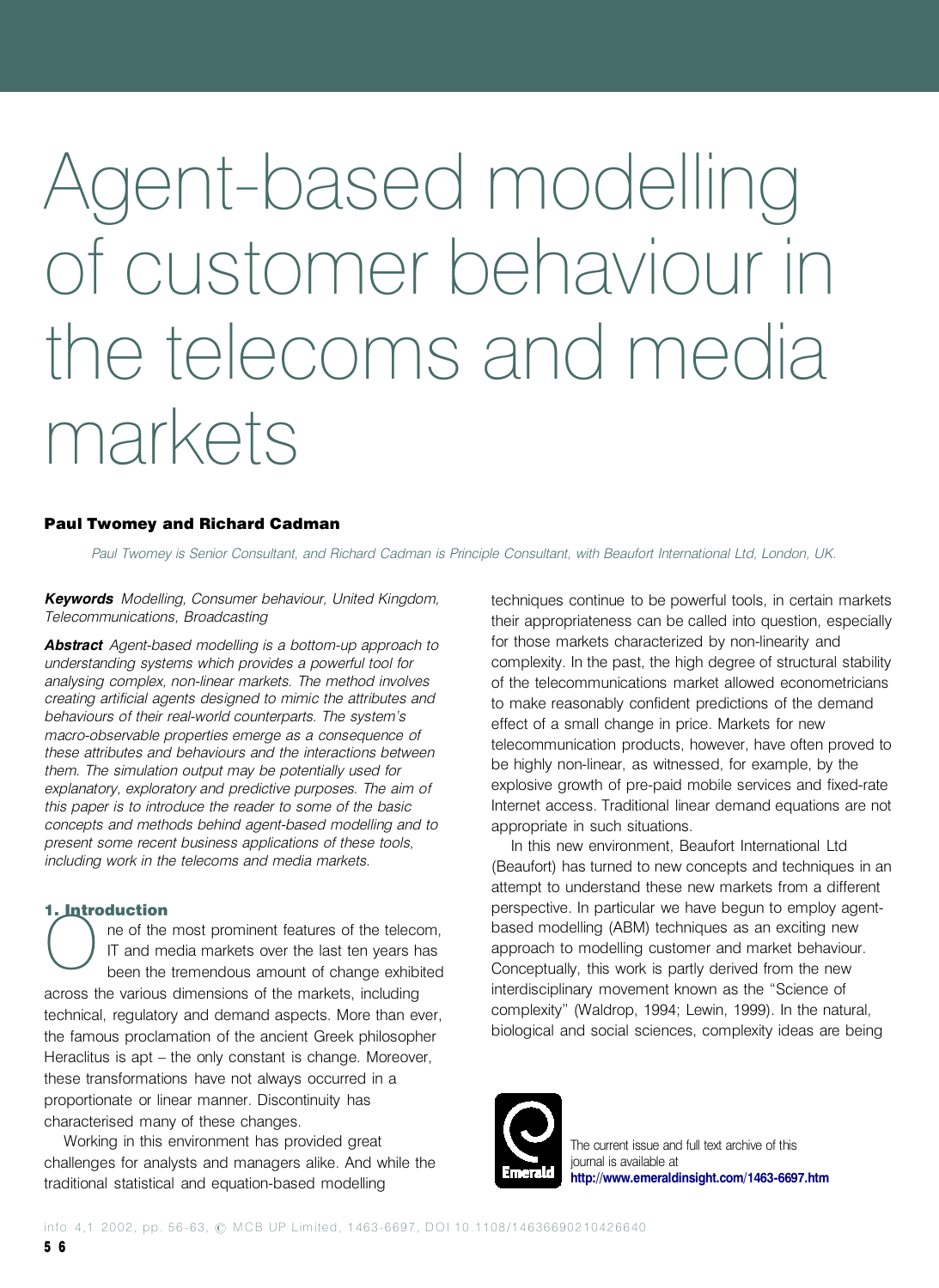applied to systems that are characterized by non-linearity, self-organization, heterogeneity, adaptation, feedback, and emergent behaviour. Agent-based modelling also draws upon advances in computer science, employing techniques from artificial life, connectionism and evolutionary programming.

The key feature of agent-based modelling is that it involves a bottom-up approach to understanding a system's behaviour. Traditional modelling usually takes a top-down approach in which certain key aggregated variables are observed in the real world and then reconstructed in a model. Under this approach a modeller would observe the effects of say a price change on the number of consumers who purchased a product at an aggregated level. This would provide the basis for quantifying the strength of interaction in the model. The modeller would not be interested in how the behaviour of individuals gives rise to this aggregate result. It is the correlation between aggregated variables that is the focus of interest, not the processes that give rise to the system's behaviour.

In the agent-based approach the focus turns to the properties of the individual agents. The term "agent" in the context of business or economic modelling refers to real world objects such as people or firms. These agents are capable of displaying autonomous behaviour such as reacting to external events as well as initiating activities. Of equal importance is the interaction of these agents with other agents. That is, for example, word of mouth communication can alter a customer's belief about a product. Agent-based models can be made arbitrarily realistic by capturing the process or mechanisms that are believed to be driving the individual components.

With ABM the system's macroscopic, observable properties emerge as a consequence of these attributes, behaviours and the interactions between them. They are thus a powerful complement to top-down modelling, particularly because they allow for the implications of assumptions that are necessarily made in top-down modelling.

The aim of this paper is to elaborate on some of the basic concepts and methods behind agent based modelling and why it may be a useful tool for analysts and decision makers. In section 2 we begin by discussing how ABMs are constructed. Although at this stage there is no standard methodology for building ABM, there are some basic steps involved in the development and use of ABMs. In section 3 we elaborate on some of the strengths of this approach, particularly as compared to more traditional techniques. The weaknesses of the approach are discussed in section 4. In section 5 we turn to the issue of how the agents should be defined. This includes a discussion of a possible cognitive framework. Section 6 provides a brief look at some of the software development tools that are now available to assist in the creation of ABMs. In section 7 we turn our attention to some current commercial applications of ABMs. In section 8

we examine a particular ABM project in which the Beaufort International Ltd is working with the cable operator ntl to develop an ABM of the cable pay-TV subscriber market in the United Kingdom. Section 9 concludes the paper.

# **2. Building an agent-based model**

As indicated in the introduction, the general methodology of creating an agent-based model[1] involves constructing a population of interacting elements or agents. These agents may be people, firms or other objects. The agents interact in some type of environment that may, for example, correspond to a physical or social space.

Agents are designed to mimic their real life counterparts although, as we will see later, different ABMs have different degrees of detail incorporated into the agents. In any case, however, an agent usually consists of:

- **Attributes (e.g. age, sex, preferences).**
- Behaviours (e.g. actions based on decision making algorithms such a utility maximization).

The attributes and behaviours may not only vary across agents in the model but they may also change within agents during the simulation. For example, an agent-based model may incorporate genetic algorithms or neural nets within the agents which allow the agents to learn throughout the simulation.

Of course, aside from the question of which attributes and behaviours to incorporate into the agents, there is the subsidiary question of how to parameterize these attributes and behaviours. Currently there are two approaches to this issue. One involves using survey data and field research, the other involves making an initial best guess and later calibrating these values by comparing the output of the model with the real world system.

Once the agents are created and parameterised the model can then be run. In agent-based models, time is a discrete variable and in each time-step the agents in the artificial world are programmed to activate their scheduled behaviours (for example, "search for a buyer in the local environment", "update preferences in light of last period's satisfaction", "do nothing"). The simulation can run for a set number of iterations or run indefinitely.

During and after the simulation run, output probes can provide information on any particular agent's attributes and behaviours as well as the system's macro-variables. One objective of the simulation is to provide the user with a good idea of how the real system would behave under the conditions portrayed in the model. The simulations of a system offer the model operator a window through which to observe these systems in action under various sets of parameter and variable settings. The effect is similar to a flight simulator  $-$  a way to get the feel for how situations develop and important variables interact. The simulation model is thus a laboratory to experiment with various "whatif'' scenarios. You can change various variables including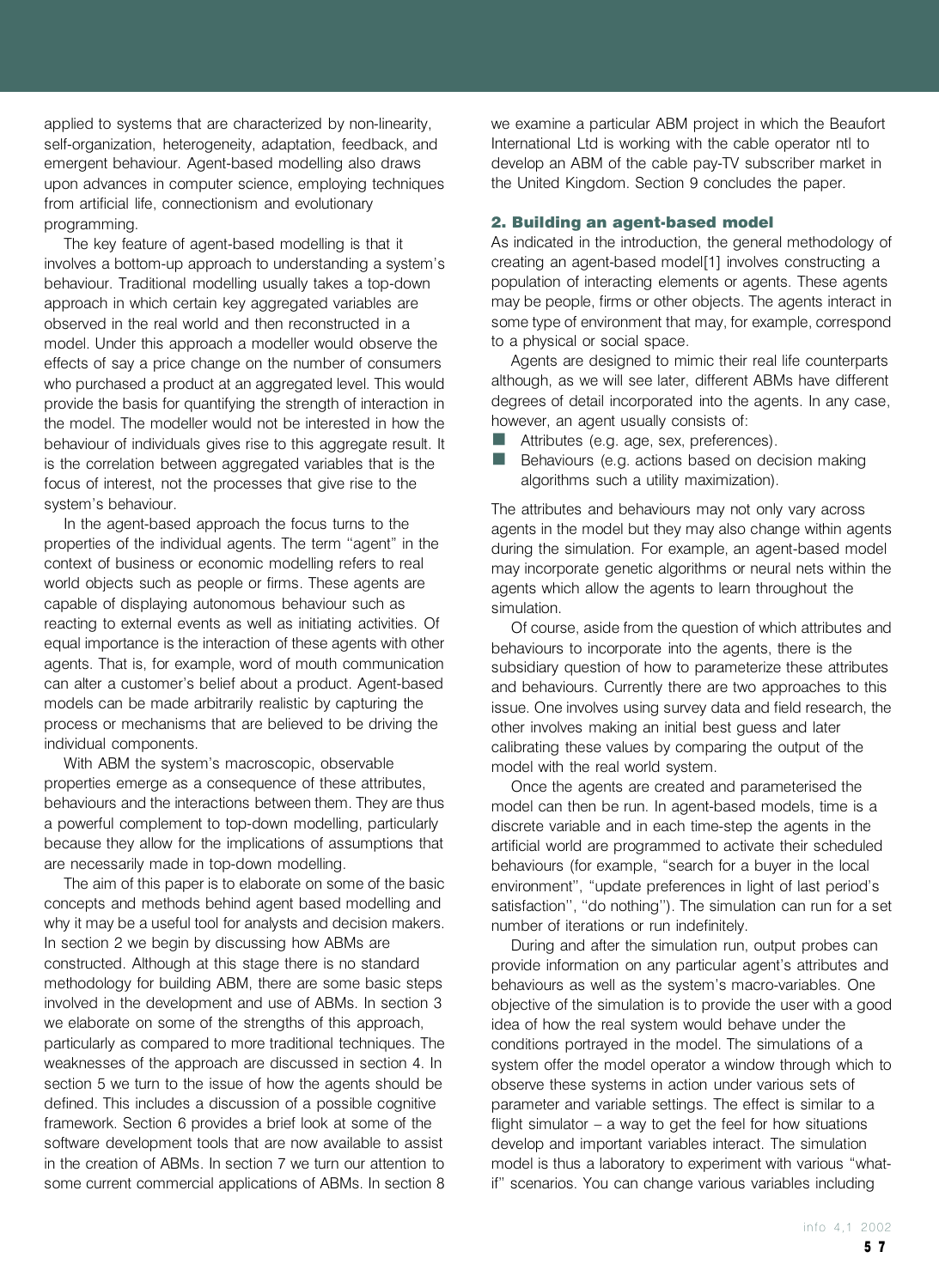initial conditions, agent behaviours, introduce new types of agents, etc., and follow through the consequences.

When running the model a significant point to remember is that the system's macro behaviour is an emergent feature of the system. When a system displays a particular pattern which is not immediately obvious from the microscopic rules of the system, the behaviour is described as emergent. A graphic example of emergent behaviour is "Boids", a famous simple computer program (often used as a screen saver). This is a simulation of birds in which they have been given three simple rules to control how they interact with each other - essentially collision avoidance rules. At the start of the simulation the birds are given random speeds and directions. However after a few moments the birds begin to fly in a formation that is similar to the flocking formation seen in the real world. The result may seem surprising since this overall behaviour was not explicitly built into the model. By contrast, conventional, top-down, modelling techniques would assume the macroscopic behaviour. The bottom-up, agent-based approach does not make these sorts of assumptions and hence the model can give greater insight, moving away from the problem of just "getting out what you put in''.

# **3. Strengths of agent-based modelling**

Compared to most traditional modelling techniques there are a number of advantages of agent-based modelling:

- & *System assumptions*. As mentioned above, one of the key strengths of agent-based modelling is that the system as a whole is not constrained to exhibit any particular behaviour (Hood, 1998). In particular, assumptions of linearity and equilibrium are not imposed on the system as they often are in the more common top-down modelling approach. The emergent non-equilibrium, dynamical behaviour of a system is usually one of the most interesting outputs of agentbased models.
- **E** Realism. In principle, an ABM can be made arbitrarily "realistic"; after all, the world is indeed made up of interacting entities (Hood, 1998). Similarly, the models can also be arbitrarily abstract (i.e. they can be made caricatures or metaphors for the system of interest). This allows us to undertake qualitative scenario exploration to investigate the structure or morphology of the system independently of the details.
- *Natural representations*. The models are also relatively easy to understand as they have a simple, structural correspondence between the "target system" and the model representation. They are more intuitive and easier to understand than, say, a system of differential equations.
- **E** *Heterogeneity*. ABMs also allow us to introduce a very high degree of heterogeneity (diversity) into our populations of agents. Traditional models  $-$  to permit

mathematical solutions  $-$  often require us to assume homogeneous actors. Indeed, in ABMs it is often the diversity in the attributes and behaviours of the agents that drives the interesting emergent patterns of the systems.

- **Bounded rationality. There is no need to assume that** agents in the model are perfectly rational. Both limited information and limited abilities to process information may be explicitly incorporated into the model. Habit and social imitation may also be included.
- & *Communication and social networking*. Another flexible feature of ABMs is their ability explicitly to incorporate communication among agents. Agents can, for example, "talk", share information or imitate other agents in the population. This level of subtlety is usually outside the reach of traditional mathematical models, since social networks quickly make equation-based models so complex as to be insoluble.
- & *Object-orientated analysis, design and programming*. Agent-based modelling fits well with the objectorientated analysis, design and programming approaches to business re-engineering, process modelling and software development.
- **Maintenance and refinement. It is reasonably easy to** add new types of agents or new attributes or behaviours of agents without destroying earlier knowledge incorporated into the model.

# **4. Weaknesses of agent-based modelling**

Of course the added flexibility of agent-based modelling does not come without problems and difficulties.

- & *Data problems*. One of the most glaring problems of this method is the potential lack of adequate data. This is not surprising since, as mentioned in the introduction, most quantitative research until now has concentrated on "variable and correlation" models that do not cohere well with process-based simulation that is inherent in ABMs. This means that not only is it likely that new types of data are needed to be collected but even theories may need to be recast effectively to take account of the potentialities of agent-based simulation.
- & *Identifying rules of behaviours*. Trying to capture the appropriate processes or mechanisms underlying the agents' behaviour may not be an easy task. However, as Hood (1998) points out, the flip side of this is that it forces us to be explicit about our assumptions and forces us to think about extracting the "essence" of the problem.
- **Programming skills. Any sophisticated, agent-based** model requires programming in an object-orientated language such as Java. That is, it requires a level of computing skill beyond simple spreadsheet programming. However, as will be mentioned below, some agent-based software frameworks have been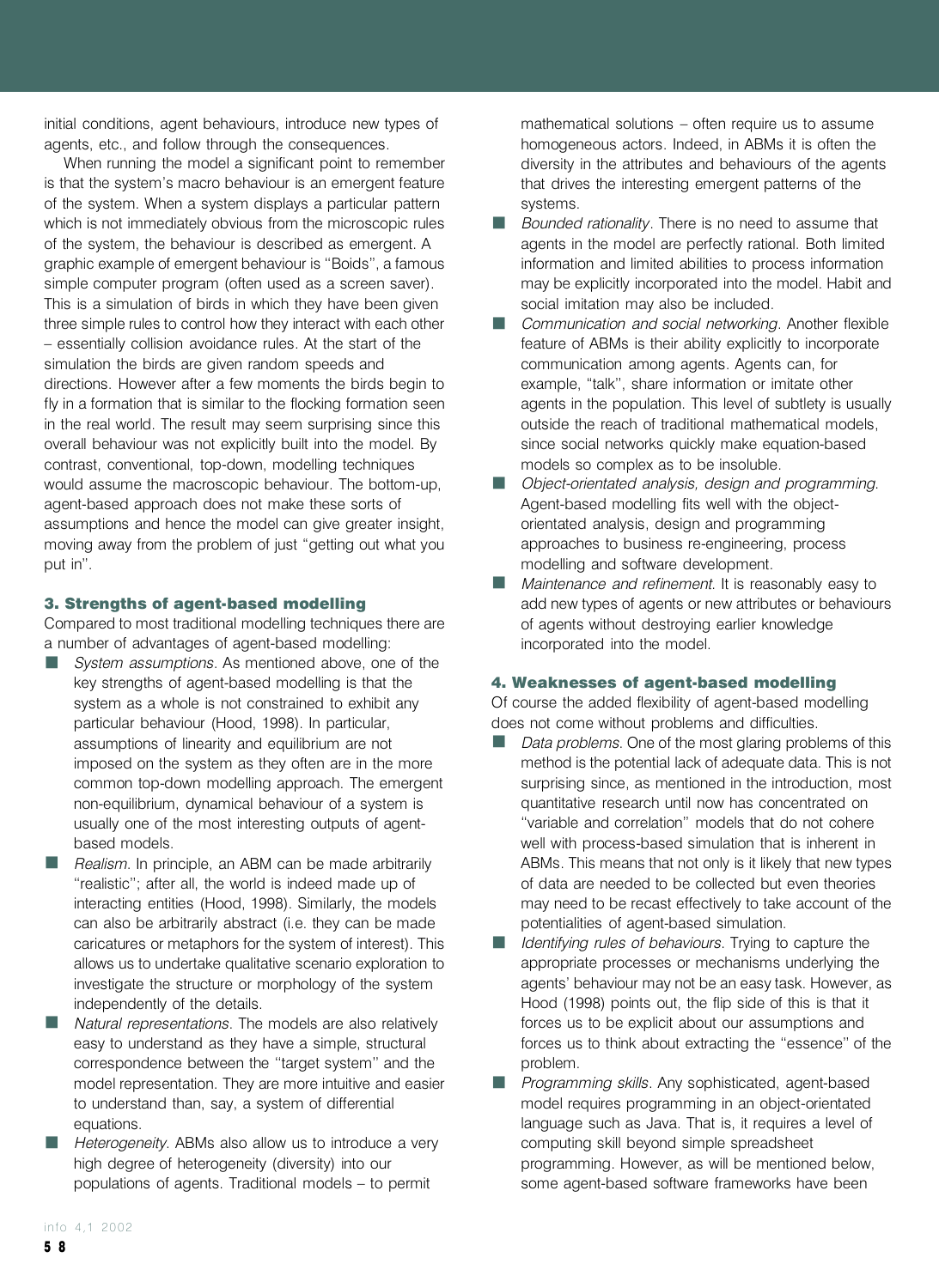developed to ease the task of the social scientist or business analyst in building agent-based models.

- *Computational time*. ABMs are computationally intensive, and although it is precisely because of the advances in computing power that we now have the possibility of desk-top agent-based modelling, there are still limits to the level of detail and number of agents that can be run in a simulation in a reasonable amount of time.
- & *Unrealistic model expectations*. There is a danger that new users of ABM may expect too much from the model, particularly in regard to predictive ability. Prediction is certainly a possible function of an agentbased model, however it is also certainly the case that many complex adaptive systems exhibit chaos, which make any long-term predictions practically impossible. In these cases, however, an ABM may still provide an important explanatory or exploratory role. For example, by experimenting with the model it may be discovered that under certain conditions the combination of two seemingly unimportant behaviours can sometimes "tip" the system into a different direction  $-$  a qualitative system feature that may not have been immediately obvious from examination of the individual behaviours.
- *Lack of prescriptive ability*. In general ABMs provide no mechanism to help us steer or guide the system from one state to another (Hood, 1998). While it is possible to re-run a simulation under differing scenarios in the hope of achieving a specific outcome, there is no simple way to "invert" the model (i.e. to discover what interactions are required for a particular observed property to emerge). ABMs are thus not prescriptive models in the manner that engineering design or some economic models are.

# **5. Designing an agent**

So far we have only alluded to the general flexibility in the design of agents in an ABM. As mentioned in the last section, one of the difficulties of agent-based modelling is capturing the appropriate level of detail of the agents in the simulation. This choice is partly dependent on the system being modelled as well as the type of questions being asked. At one end of the scale, the agents may be very abstract; at the other end we may have agents that have a strong resemblance to real world entities. Hood (1998) has categorized the fidelity of representation into three broad categories:

(1) *Low fidelity*. In this case all the agents in the model have the same behaviour and intrinsic attributes. This situation would not even be categorised as an ABM by many practitioners. It is of interest for problems where the statistics of the collection of entities are of interest. This situation occurs in many physics and chemistry simulations (e.g. the molecular level simulation of

material properties or drug design). In these types of model, because of their simpler agent details, usually much larger numbers of agents are employed in the simulations than in a typical ABM. For example, one of the largest astrophysics simulations ever performed consisted of 150 million agents (stellar entities).

- (2) *Medium fidelity*. Here an observed distribution of the agents' behaviour is used to "calibrate" the model. This is a very useful middle ground to target for many applications where the tails of a distribution are of interest (e.g. the poorest 10 per cent, the richest 10 per cent). An advantage of working at this level of detail is that it allows ups to capture some of the observed properties of the individual agents without having to resolve the internal workings of the agents (i.e. "what makes them tick'').
- (3) *High fidelity*. In this case a proper attempt is made to capture the internal workings of the agents. This may include trying to model, among other things, the beliefs, desires and intentions of the agent. At this level of fidelity we may also include an ability of the agent to adapt and learn, such that the agent's behaviours and properties evolve over time as they learn about their environment and what actions lead to success or failure. At this level of fidelity we are thus capturing some notion of a mentalistic or cognitive agent.

While the first two categories of agent representation may be of interest in developing explanatory models of social systems, for the purposes of business applications it is likely that a useful ABM needs to be built on a higher level of representational fidelity.

Of course we are still left with the question of how this representation should be formed, and in approaching this task it is unfortunate that the discipline of psychology does not provide a unified front. There are many behavioural theories that help explain parts of the processes that determine human behaviour. Sometimes we act habitually; sometimes we do private deliberations; sometimes we do things because social norms impel us to act in a certain manner. Up until recently, there has been no convincing attempt to put together a more integrative model that links the various psychological theories together (at least in a form that could be translated into agent-based terms). However, very recently the work of Jager and Janssen (Jager, 2000; Jager *et al*., 2000; Janssen and Jager, 1999) has provided a possible framework. Their "Consumat" approach is a formalization of a meta-model of behaviour, which integrates various theories that are relevant to understanding consumer behaviour.

For the purposes of this paper we will only mention a couple of important aspects of their general model: modes of cognitive processing and the theory of needs and wants.

In presenting their theory of cognitive processing Janssen and Jager (1999) identify two different dimensions. They are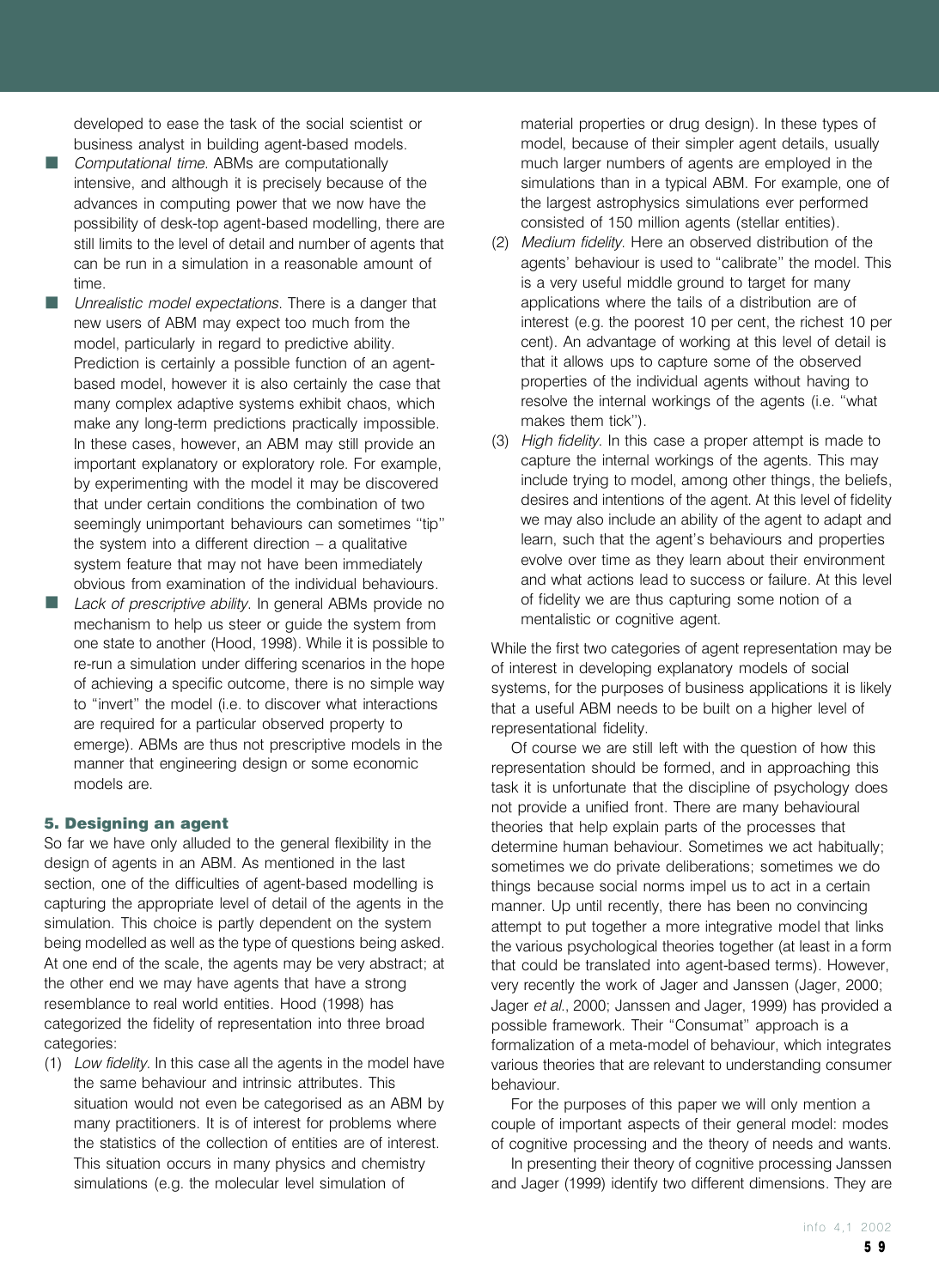reasoned versus automatic processing, and individual versus socially determined processing. For the reasoned versus automatic processing, a key issue is whether the consumption of a certain good or service is highly satisfying (given the resources that we have to spend on it). If it does easily satisfy our needs (or has large consumer surplus, to use an economics term) then we are less likely to bother to think hard about seeking other possibilities (i.e. default to automatic processing). On the individual versus socially determined dimension, the key issue is the level of certainty involved in the consumption. If we are uncertain what exactly we are going to get from a good or service, we are more likely to look around us to see what other people are doing.

Given these two dimensions, Jager and Janssen classify four possible modes of cognitive processing:

- (1) *Repetition or habit* (individually determined and automated processing). This mode occurs with those goods for which we have a high degree of satisfaction (there is no urgent need to look around for other satisfiers) and low level of uncertainty (we know what we are going to get when we buy the good). An example would be buying toothpaste. In psychology, classical and operant conditioning are the research areas that study this phenomenon.
- (2) *Deliberation* (individually determined and explicit reasoning). This mode is likely in situations where there may be low satisfaction with a good (compared with what we have to give up for it) and, as such, we are prompted to consciously think about what we are actually getting and what the alternatives are. However, with a high level of certainty of outcomes (if we do decide to buy the good we are pretty sure we know how much it is going to satisfy us) we have no need to look at what other people are doing. Classical decision theory in economics, and the theory of planned behaviour in psychology are the research areas that concentrate on this mode of behaviour.
- (3) *Imitation* (automated thinking and socially determined). This mode occurs when there is a high level of satisfaction from a good or service but because there is uncertainty about the outcome we automatically follow what others are doing. Social learning theory and the theory of normative conduct in psychology are relevant to this area.
- (4) *Social comparison* (explicit reasoning and socially determined). Like imitation, people are again looking around at what others are doing, but here, because of low levels of satisfaction, people are prompted consciously to reason about the consumption decision. In this reasoning process, agents will try to infer some information about the good from the level of interest other agents have for the good.

The papers by Janssen and Jager cited above should be examined to see how these cognitive processes can be quantified in an ABM.

A second aspect of the cognitive agent that is examined by Jager and Janssen is the classification of wants and needs. The classic work in this area is Maslow (1954), who proposed that everyone has a hierarchy of needs, starting with physiological needs such as hunger and thirst, then safety needs, belonging needs, and so on, up to needs of general fulfilment. However Jager and Janssen point to a more recent work by Max-Neef (1992) as a possibly more appropriate classification for agent-based modelling. Max-Neef identifies nine fundamental needs that he claims all people have: subsistence, protection, affection, understanding, participation, leisure, creation, identity and freedom.

We will not elaborate on this classification or whether the breakdown of needs and wants is always appropriate compared with a more simple unitary measure. However, it is interesting to consider how a telecom service such as a mobile phone may relate to these needs. Certainly there may be elements of participation (via connectivity), leisure (games and pleasure talking to friends), identity (mobile phones as a status symbol), freedom and protection (e.g. emergency location finders). For a given modelling task it may be too complex to model such multiple needs but there could also be occasion where interesting system behaviours emerge from the distribution of these needs as they relate to, say, demographics, with implications for market targeting and diffusion in sectors.

These ideas of Jager and Janssen are offered here to present a flavour of the generality and flexibility available in modelling the attributes and behaviours of agents. Undoubtedly, as agent-based modelling becomes more popular, new frameworks and techniques will be developed.

# **6. Software development tools**

Business analysts and managers are not computer programmers. However, an ABM of any serious detail cannot be modelled on a spreadsheet  $-$  the typical tool used by analysts and managers. As such, one of the inhibitors of the popularisation of agent-based modelling has been the high level of computing skills required in the software development of an ABM. This problem is being alleviated as generalized agent development tools become more readily available.

One of the most popular frameworks, around which there is a growing community, is Swarm, developed at the Santa Fe Institute  $-$  a highly regarded centre of complexity science research. Swarm is a system of software libraries developed by a team led by Chris Langton (the founder of artificial life). It was the first real attempt to produce a general ABM toolkit that can be used for a wide variety of modelling experiments.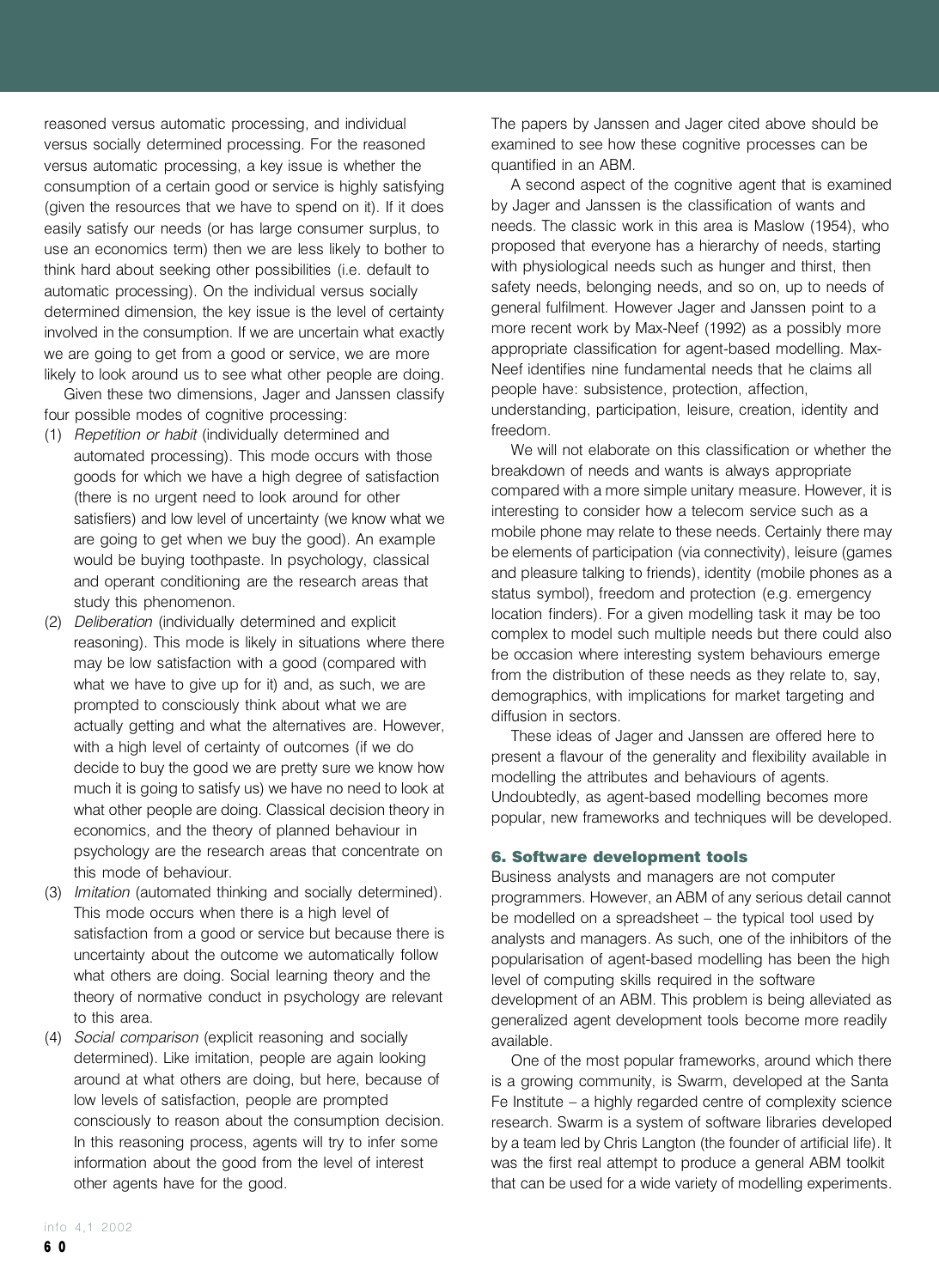Swarm is freely available under the terms of the GNU licence and offers a wide spectrum of tools combined with a kernel that drives the simulation. Researchers are free to customise the general-purpose objects of Swarm to model systems of interest (Swarm is object oriented, and so customisation of these objects is relatively easy). Swarm provides objects for discrete, two-dimensional lattices, arbitrary graphs, many analysis tools (histograms, graphs, the ability to probe an individual agent), the ability to nest objects (swarms of swarms) and a very general method for scheduling events in the simulation. Already Swarm has been used in many application areas, including economics, ecosystems, and anthropology[2].

However Swarm still requires the modeller to know Java or the Objective-C programming language. Although Java is a very popular language it still requires some investment of learning. In response, at least two institutes have created a simpler higher-level language for agent-based modelling. These are MAML (Multi-Agent Modelling Language), developed at the Central European University Systems Laboratory [\(www.syslab.ceu.hu/maml/maml.html\),](http://www.syslab.ceu.hu/maml/maml.html) and Ascape, developed at the Brookings Institute [\(www.brook.edu/es/dynamics/models/ascape/](http://www.brook.edu/es/dynamics/models/ascape/ReadMe.html) [ReadMe.html\)](http://www.brook.edu/es/dynamics/models/ascape/ReadMe.html)[3].

# **7. Applications of agent-based models**

ABM is a novel technique and we are still in the very early days of its development. Many of the models that have been developed so far have been of a more academic nature, focusing on the explanatory role of ABMs. Nevertheless there have been some recent applications of ABMs for commercial purposes. We will briefly look at four examples here[4].

### **Shopping stores**

As application of an ABM where the interactive environment is a physical space is SimStore developed by Ugur Bilge of SimWorld, Ltd, Mark Venables of J. Sainsbury in London, and the complexity scientist John Casti (Casti, 1999; Venables and Bilge, 1998). SimStore is a simulation model based on a real British supermarket - the Sainsbury's store at South Ruislip in West London. In this simulation, agents are provided with shopping lists derived from real-world data and make their way round the store, picking products off the shelves according to rules such as: "Wherever you are now, go to the location of the nearest item on your shopping list'' and "act to avoid congestion". Using these rules, SimStore generates the paths taken by customers, from which it can calculate customer densities at each location.

By analysing the paths taken by the agents in the store the model can identify the most popular paths used by the customers. Then by using optimising techniques such a genetic algorithms, the location of where the products are stacked in the store can be changed so as to minimise, or maximise, the length of the average shopping path. Minimizing paths is obviously to the convenience of

shoppers who wish to get their shopping done quickly. Maximizing paths, however, can benefit the store sales by increasing the opportunity for more impulse buying. The ABM provides a powerful tool to explore this trade-off. Among other uses, the creators of this model hope it will provide unexpected insights into the dynamics of activities like customer behaviour in stores, patterns of customer demand, and be useful in redesigning stores so as to generate greater customer throughput, reduce inventories, and shorten the time that products are on the shelves.

### **Consumer apparel market**

An interesting ABM in a clearly fashion driven market is the research of Evelyn Brannon and her colleagues at Auburn University who are building an agent-based simulation of the consumer apparel and textile market (Brannon, 2000). Their ABM, called InfoSUMERS, models the interaction between external influences (advertising, promotion, and product placement in media) and personal influences (social communication), and between fashion leaders and fashion followers. The agents in the model are adaptive and the effects of external influences both diffuse and evaporate.

At the beginning of a simulation, parameters can be set for the rate of diffusion and evaporation of the external influences, the number of each kind of agent, and the number and kind of fashion looks available for adoption. Each agent evaluates the situation and determines the action at each time step according to its individual rule set. The rule sets include probability functions so that each decision is unique and adaptive. During each run of the simulation, data are gathered at each time step on the agents' segmentation and their adoption profile. Validation procedures for the simulation include comparing the results from the simulation with published results from studies of diffusion of innovation. Sensitivity analysis is used to determine the relative importance of the assumptions underlying the simulation. When fully implemented InfoSUMERS will be used to perform computer experiments to investigate differences in patterns of diffusion among various consumer segments.

Currently experiments are being run with InfoSUMERS to investigate two issues: the effect of competitive activity and the effect of marketing expenditures on diffusion patterns. By setting the parameters for diffusion and evaporation in the simulation space and the rule sets for three categories of agents - change agents, fashion leaders, and fashion followers – the researchers are investigating various scenarios and aim to determine the factors that bolster or impede diffusion to the population of agents.

# **Japanese CD sales market**

Another example of agent-based modelling in a fad or fashion driven market is the work of Hakuhodo Inc. and Pricewaterhouse Coopers. They developed an ABM to predict CD sales in the Japanese pop (J-Pop) market (Makoto, 2000). As they point out, the J-Pop market is a very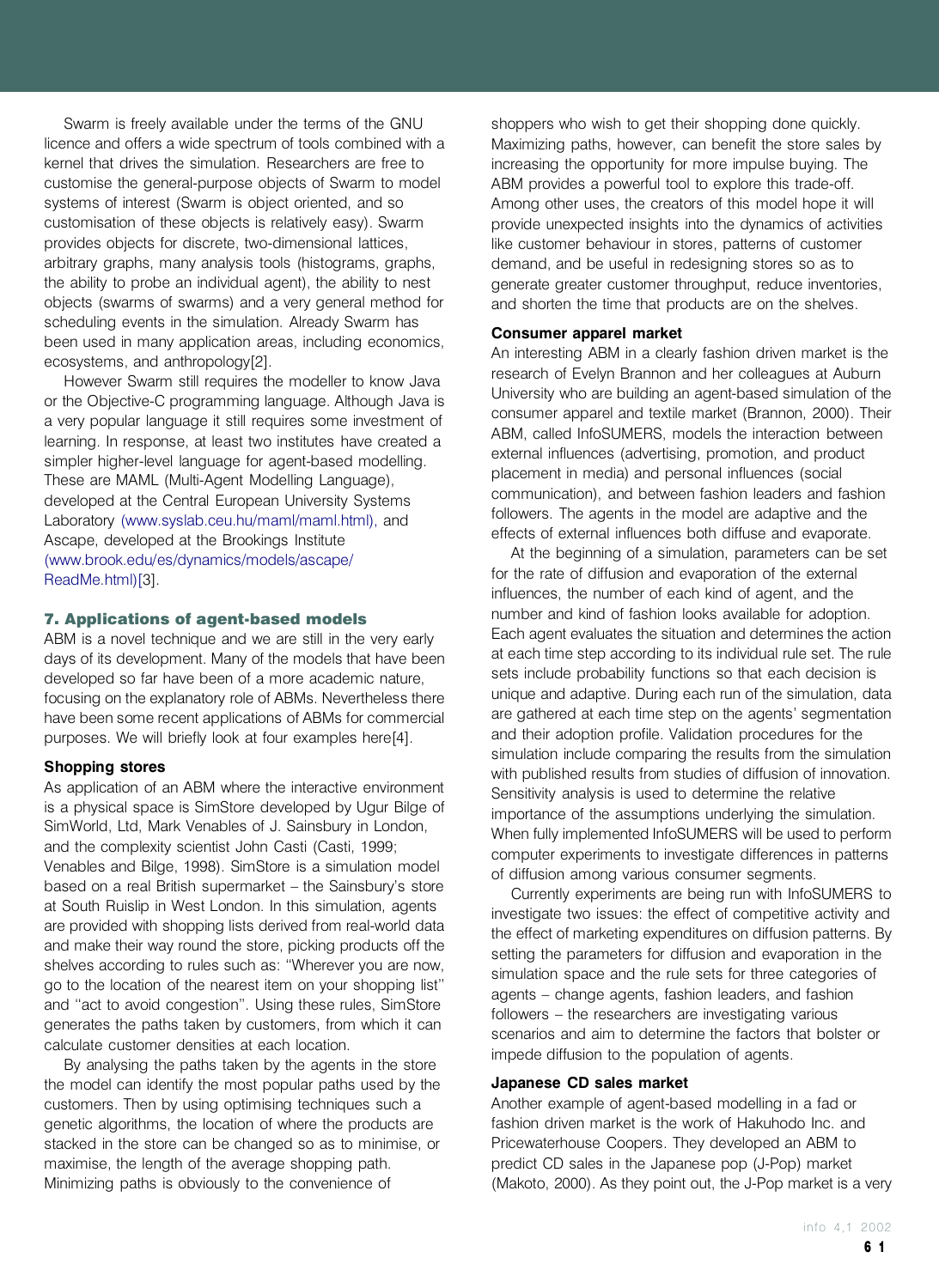difficult market to predict sales for because of the short life cycles, skewed distribution of sales, strong emotional element in choice, and the importance of peer pressure. Standard linear models cannot predict behaviour in such markets.

In developing their model agents were constructed using data on demographics, preferences and social connectivity of J-Pop buyers. Input (predictor) variables included: artist characteristics (product), exposure to TV advertising and tiein program (promotion), and retailer expectations (place). In the model the synthetic consumers were exposed to TV advertising and program, radio airplay and retail promotion, and then formed perceptions toward a certain CD. In addition each agent belonged to a network of friends, whom she/he trusts and vice versa, regarding choices of music. Word of mouth thus flowed through these networks, further affecting the agent's purchasing decision.

The model was created with 75,000 agents using a mainframe computer. The model was calibrated using 135 single CDs released from 1998/4 to 1999/3. The results of the model were quite impressive, with correlation coefficients between actual and predicted sales ranging from 0.8 to 0.9 for forecasts performed one week before.

The model is a particularly good example of an attempt to explicitly model consumer interaction via word of mouth. Recent marketing literature has identified the importance of word of mouth in spreading ideas and information across a population. These include Cadwell (2000), Farrell (2000), Rosen (2000) and Godin (2000). ABM would appear to be a powerful tool to formalize this important aspect of consumer behaviour.

# **Telecommunication services diffusion**

Another interesting area of agent-based modelling research that hinges on the importance of social networking has been undertaken by BT Laboratories. David Collings and his team have been using agent-based models to study the rate of adoption of telecommunications services (Collings *et al*., 1999). In conventional modelling of the diffusion process, there is no way to describe how the microscopic attributes of the members of the social system give rise to the observed rate, extent or order of the diffusion process. A particular issue explicitly examined by Collings and his colleagues in their model is how customers interact to learn about a service through their communications with other customers. Using agent parameters based on real field data, they show how the different structure, dynamics, and distribution of social networks affect the diffusion of a service through a customer population. Their model shows how the real world adoption rates of a telecommunication service are a combination of these mechanisms which interact in a nonlinear and complex manner. They argue that the complex systems approach provides a very useful way to decompose these interactions.

In 2001 ntl, the UK's largest cable television operator, asked Beaufort to build an ABM of the potential pay-TV subscriber market in the UK. The objective was to have a scenario tool that can be used to investigate various questions relating to possible changes in regulatory and other market conditions. The cable TV market has changed dramatically over the last few years and it was reasoned that traditional econometric techniques relating to aggregate long-term price elasticities and package-size elasticities would be very difficult to measure and be of dubious value. This is especially so given that, unlike the USA, there are very few cable operators in the UK, preventing any possibility of cross-sectional analysis across cable companies.

The approach that Beaufort has adopted is to begin with a very simple model of subscriber behaviour and, as confidence in the model is built up, the model can be extended to include more sophisticated behaviours. As mentioned earlier, one of the advantages of agent-based modelling is the relative ease with which the model can be extended and refined. Currently the attributes of the model agents (which include channel preferences, age, sex, marital status and social grade) have been constructed from monthly survey data of existing and potential subscribers. In particular certain questions in the survey have been used to identify the strength of channel preferences for each agent (a relative utility measure). The survey information has also been used to create a measure of dissatisfaction that consumers have in being required to purchase channels (as part of a package) that they do not watch.

So far a simple decision-making algorithm is being used by the agents in the model, involving the aggregation of utilities offered by the package of channels and comparing it with the price. Around this set of first-approximation assumptions we have built a scenario analysis tool for studying the impact on demand behaviour from price changes, package-content changes and package-size changes. The ABM is being used to study the relative effects on demand of these changes, particularly as they may relate to potential new "must carry" rules. We are currently working on calibrating the model and are looking to introduce more sophisticated behavioural assumptions into the model such as inertia in consumer behaviour, word-of-mouth effects, and marketing influences on subscriber behaviour. As mentioned before, a strength of these models is their scalability and ability to be refined with relative ease.

# **9. Conclusion**

Practical, large-scale, agent-based simulations of the type discussed in this paper are in their infancy. But even the preliminary work outlined here shows the great promise of using the ideas of complexity science along with modern computing technology to provide a complementary basis for analyzing rapidly changing markets such as the telecom,